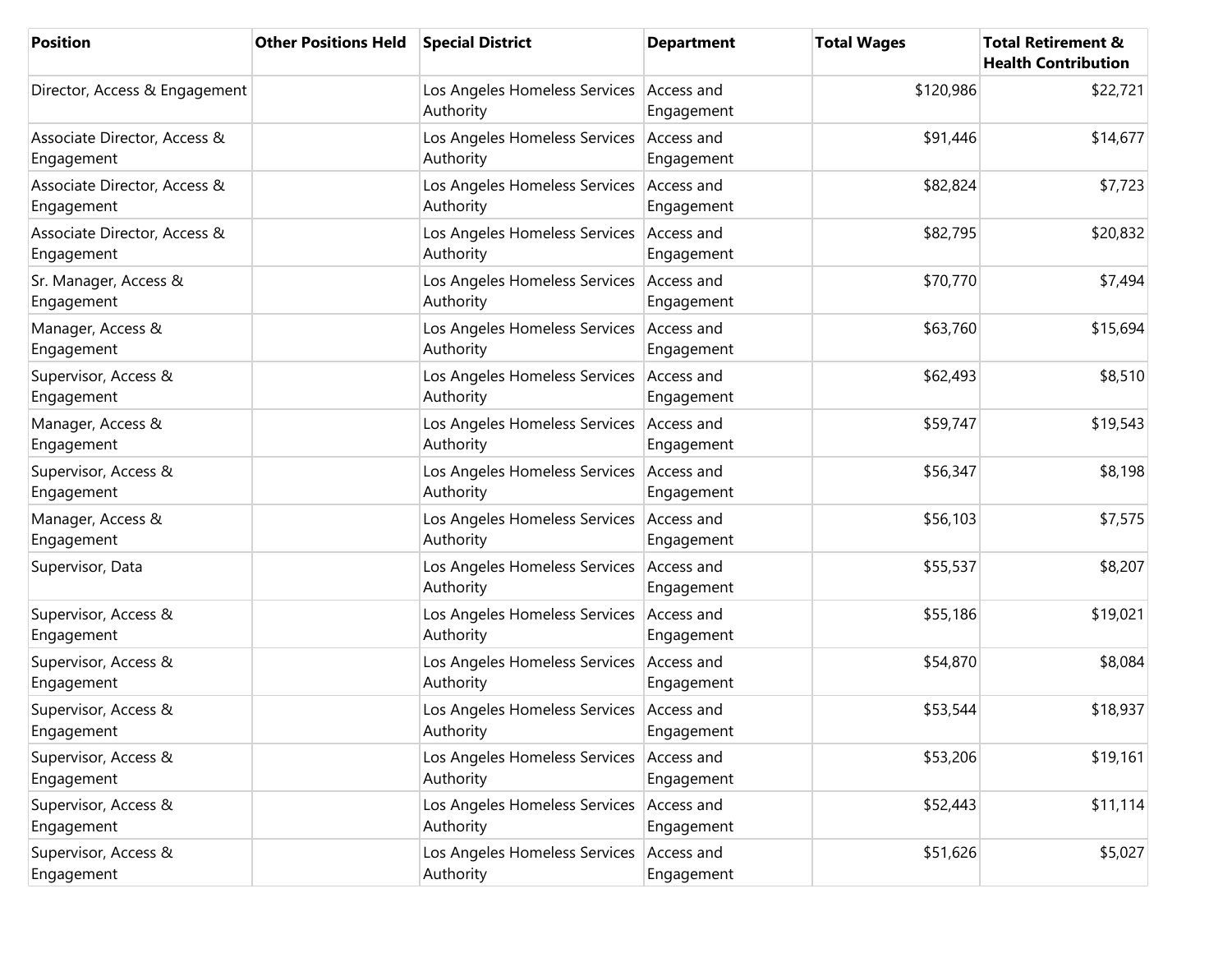| Supervisor, Access &<br>Engagement                     | Los Angeles Homeless Services Access and<br>Authority   | Engagement               | \$51,101 | \$12,804 |
|--------------------------------------------------------|---------------------------------------------------------|--------------------------|----------|----------|
| Supervisor, Access &<br>Engagement                     | Los Angeles Homeless Services Access and<br>Authority   | Engagement               | \$46,587 | \$9,041  |
| Supervisor, Access &<br>Engagement                     | Los Angeles Homeless Services Access and<br>Authority   | Engagement               | \$45,181 | \$7,686  |
| Sr. HET Member                                         | Los Angeles Homeless Services<br>Authority              | Access and<br>Engagement | \$44,196 | \$7,637  |
| Supervisor, Access &<br>Engagement                     | Los Angeles Homeless Services   Access and<br>Authority | Engagement               | \$43,904 | \$5,954  |
| Coordinator, CES (Adult,<br>Families, Youth, Outreach) | Los Angeles Homeless Services Access and<br>Authority   | Engagement               | \$43,703 | \$3,775  |
| <b>HET Member</b>                                      | Los Angeles Homeless Services Access and<br>Authority   | Engagement               | \$42,255 | \$18,344 |
| Data Coordinator                                       | Los Angeles Homeless Services   Access and<br>Authority | Engagement               | \$40,280 | \$1,573  |
| <b>HET Member</b>                                      | Los Angeles Homeless Services<br>Authority              | Access and<br>Engagement | \$39,900 | \$6,284  |
| <b>HET Member</b>                                      | Los Angeles Homeless Services<br>Authority              | Access and<br>Engagement | \$39,607 | \$2,174  |
| <b>HET Member</b>                                      | Los Angeles Homeless Services Access and<br>Authority   | Engagement               | \$38,588 | \$1,489  |
| <b>HET Member</b>                                      | Los Angeles Homeless Services<br>Authority              | Access and<br>Engagement | \$38,507 | \$6,387  |
| <b>HET Member</b>                                      | Los Angeles Homeless Services Access and<br>Authority   | Engagement               | \$38,392 | \$2,028  |
| <b>HET Member</b>                                      | Los Angeles Homeless Services Access and<br>Authority   | Engagement               | \$38,266 | \$1,974  |
| <b>HET Member</b>                                      | Los Angeles Homeless Services Access and<br>Authority   | Engagement               | \$38,243 | \$6,326  |
| <b>HET Member</b>                                      | Los Angeles Homeless Services<br>Authority              | Access and<br>Engagement | \$37,720 | \$7,264  |
| <b>HET Member</b>                                      | Los Angeles Homeless Services<br>Authority              | Access and<br>Engagement | \$37,475 | \$6,296  |
| Supervisor, Access &<br>Engagement                     | Los Angeles Homeless Services<br>Authority              | Access and<br>Engagement | \$37,373 | \$2,512  |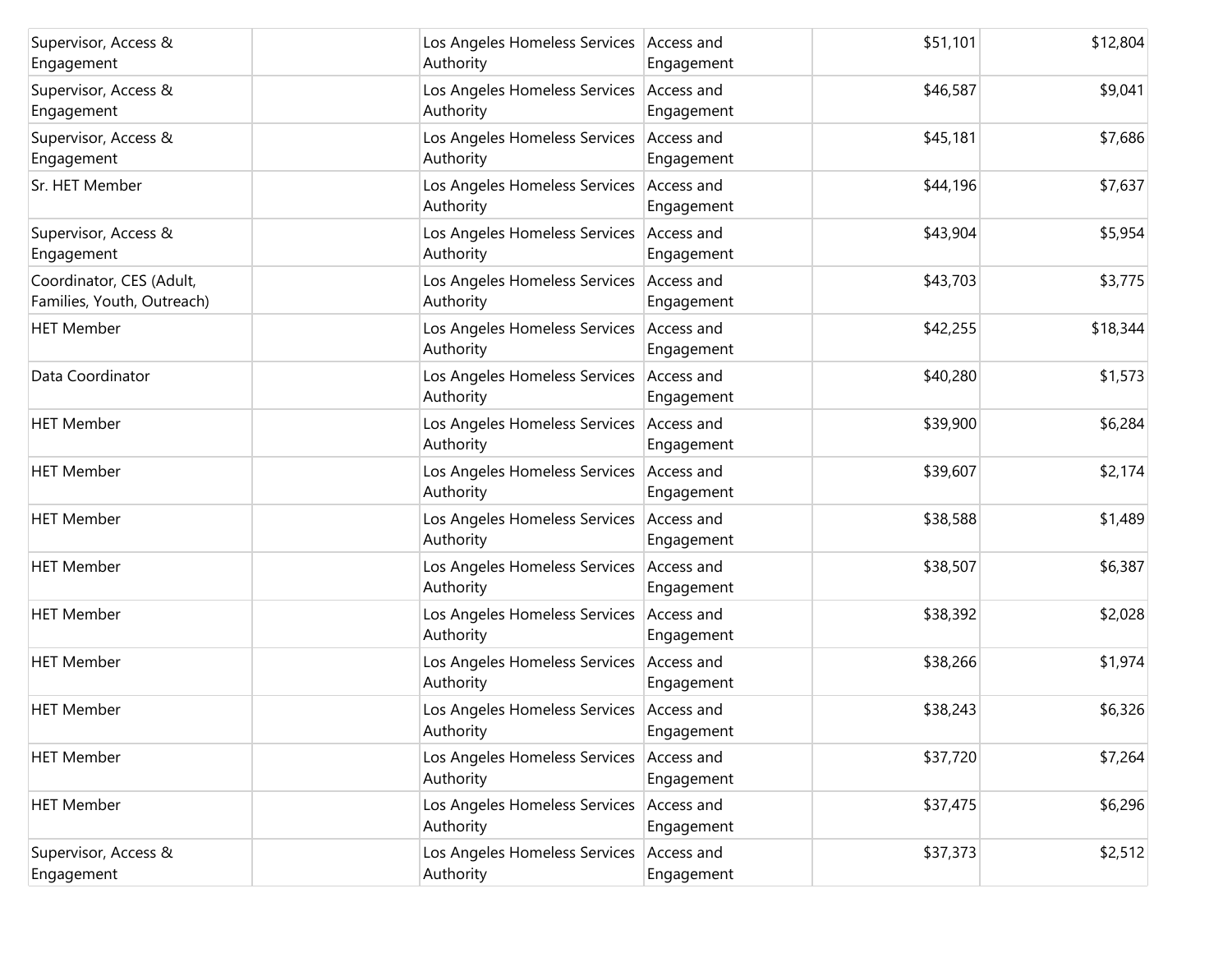| <b>HET Member</b>        | Los Angeles Homeless Services Access and<br>Authority   | Engagement               | \$37,283 | \$1,222  |
|--------------------------|---------------------------------------------------------|--------------------------|----------|----------|
| <b>HET Member</b>        | Los Angeles Homeless Services Access and<br>Authority   | Engagement               | \$37,045 | \$5,023  |
| Data Coordinator         | Los Angeles Homeless Services   Access and<br>Authority | Engagement               | \$37,008 | \$4,827  |
| <b>HET Member</b>        | Los Angeles Homeless Services Access and<br>Authority   | Engagement               | \$36,906 | \$7,109  |
| <b>HET Member</b>        | Los Angeles Homeless Services Access and<br>Authority   | Engagement               | \$36,856 | \$8,957  |
| Data Coordinator         | Los Angeles Homeless Services   Access and<br>Authority | Engagement               | \$36,761 | \$9,384  |
| <b>HET Member</b>        | Los Angeles Homeless Services<br>Authority              | Access and<br>Engagement | \$36,457 | \$11,728 |
| <b>HET Member</b>        | Los Angeles Homeless Services<br>Authority              | Access and<br>Engagement | \$36,161 | \$7,179  |
| <b>HET Member</b>        | Los Angeles Homeless Services Access and<br>Authority   | Engagement               | \$36,096 | \$17,985 |
| <b>HET Member</b>        | Los Angeles Homeless Services<br>Authority              | Access and<br>Engagement | \$36,082 | \$2,028  |
| <b>HET Member</b>        | Los Angeles Homeless Services Access and<br>Authority   | Engagement               | \$36,060 | \$1,459  |
| <b>HET Member</b>        | Los Angeles Homeless Services<br>Authority              | Access and<br>Engagement | \$35,929 | \$1,222  |
| <b>HET Member</b>        | Los Angeles Homeless Services Access and<br>Authority   | Engagement               | \$35,761 | \$4,283  |
| Administrative Assistant | Los Angeles Homeless Services   Access and<br>Authority | Engagement               | \$35,750 | \$7,185  |
| <b>HET Member</b>        | Los Angeles Homeless Services Access and<br>Authority   | Engagement               | \$35,420 | \$4,281  |
| <b>HET Member</b>        | Los Angeles Homeless Services<br>Authority              | Access and<br>Engagement | \$35,354 | \$1,601  |
| <b>HET Member</b>        | Los Angeles Homeless Services<br>Authority              | Access and<br>Engagement | \$35,209 | \$17,998 |
| <b>HET Member</b>        | Los Angeles Homeless Services<br>Authority              | Access and<br>Engagement | \$35,142 | \$7,169  |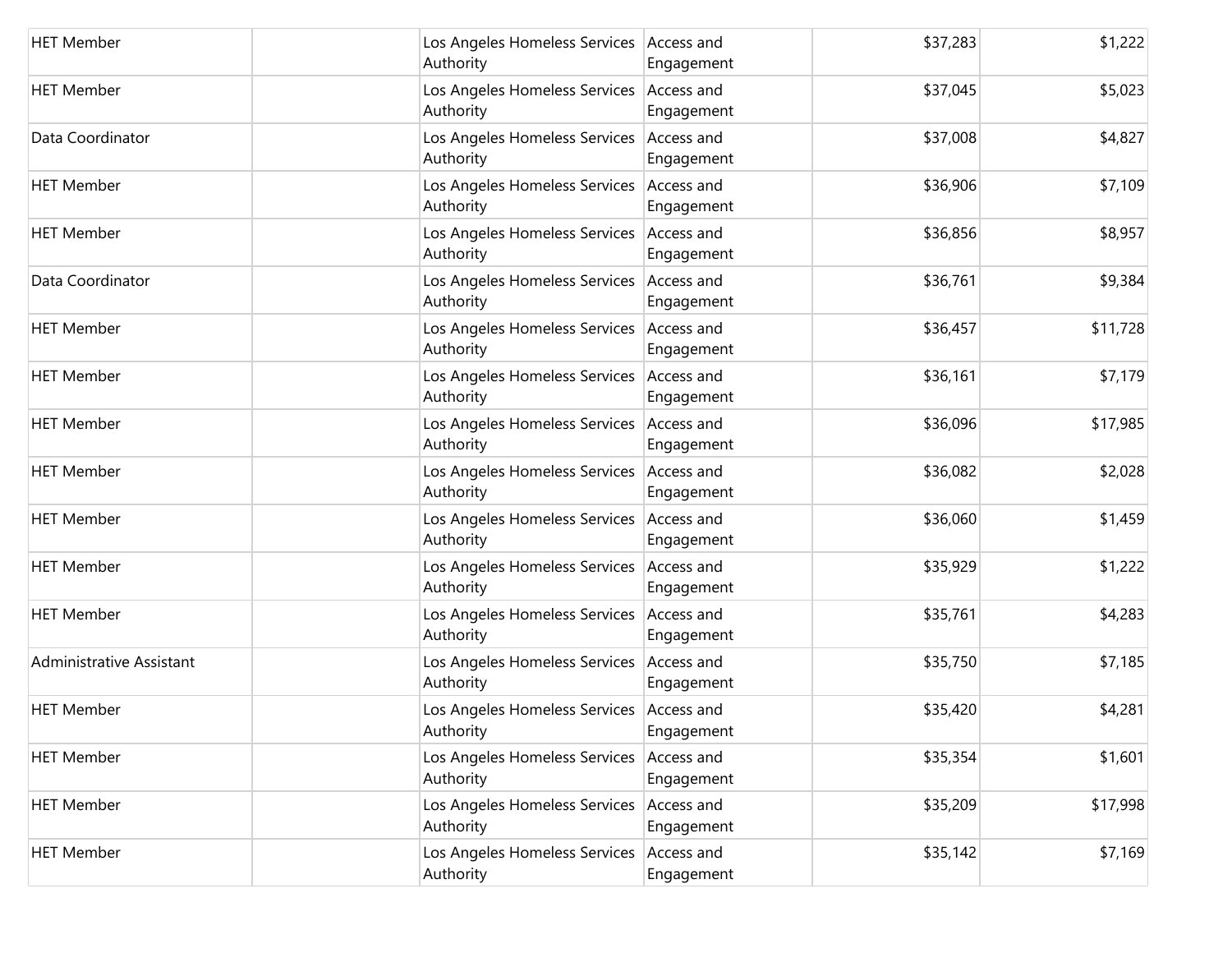| <b>HET Member</b> | Los Angeles Homeless Services Access and<br>Authority   | Engagement               | \$35,128 | \$7,169  |
|-------------------|---------------------------------------------------------|--------------------------|----------|----------|
| <b>HET Member</b> | Los Angeles Homeless Services Access and<br>Authority   | Engagement               | \$35,111 | \$6,554  |
| <b>HET Member</b> | Los Angeles Homeless Services Access and<br>Authority   | Engagement               | \$34,946 | \$7,115  |
| <b>HET Member</b> | Los Angeles Homeless Services Access and<br>Authority   | Engagement               | \$34,924 | \$7,169  |
| <b>HET Member</b> | Los Angeles Homeless Services   Access and<br>Authority | Engagement               | \$34,844 | \$2,363  |
| <b>HET Member</b> | Los Angeles Homeless Services Access and<br>Authority   | Engagement               | \$34,836 | \$11,865 |
| <b>HET Member</b> | Los Angeles Homeless Services Access and<br>Authority   | Engagement               | \$34,799 | \$6,284  |
| <b>HET Member</b> | Los Angeles Homeless Services Access and<br>Authority   | Engagement               | \$34,671 | \$18,230 |
| <b>HET Member</b> | Los Angeles Homeless Services Access and<br>Authority   | Engagement               | \$34,643 | \$1,157  |
| <b>HET Member</b> | Los Angeles Homeless Services Access and<br>Authority   | Engagement               | \$34,462 | \$11,168 |
| <b>HET Member</b> | Los Angeles Homeless Services   Access and<br>Authority | Engagement               | \$34,304 | \$11,729 |
| <b>HET Member</b> | Los Angeles Homeless Services Access and<br>Authority   | Engagement               | \$34,258 | \$6,760  |
| <b>HET Member</b> | Los Angeles Homeless Services Access and<br>Authority   | Engagement               | \$34,233 | \$2,097  |
| <b>HET Member</b> | Los Angeles Homeless Services Access and<br>Authority   | Engagement               | \$33,991 | \$329    |
| <b>HET Member</b> | Los Angeles Homeless Services Access and<br>Authority   | Engagement               | \$33,806 | \$6,944  |
| <b>HET Member</b> | Los Angeles Homeless Services<br>Authority              | Access and<br>Engagement | \$33,712 | \$7,340  |
| <b>HET Member</b> | Los Angeles Homeless Services<br>Authority              | Access and<br>Engagement | \$33,631 | \$5,035  |
| <b>HET Member</b> | Los Angeles Homeless Services<br>Authority              | Access and<br>Engagement | \$33,558 | \$5,035  |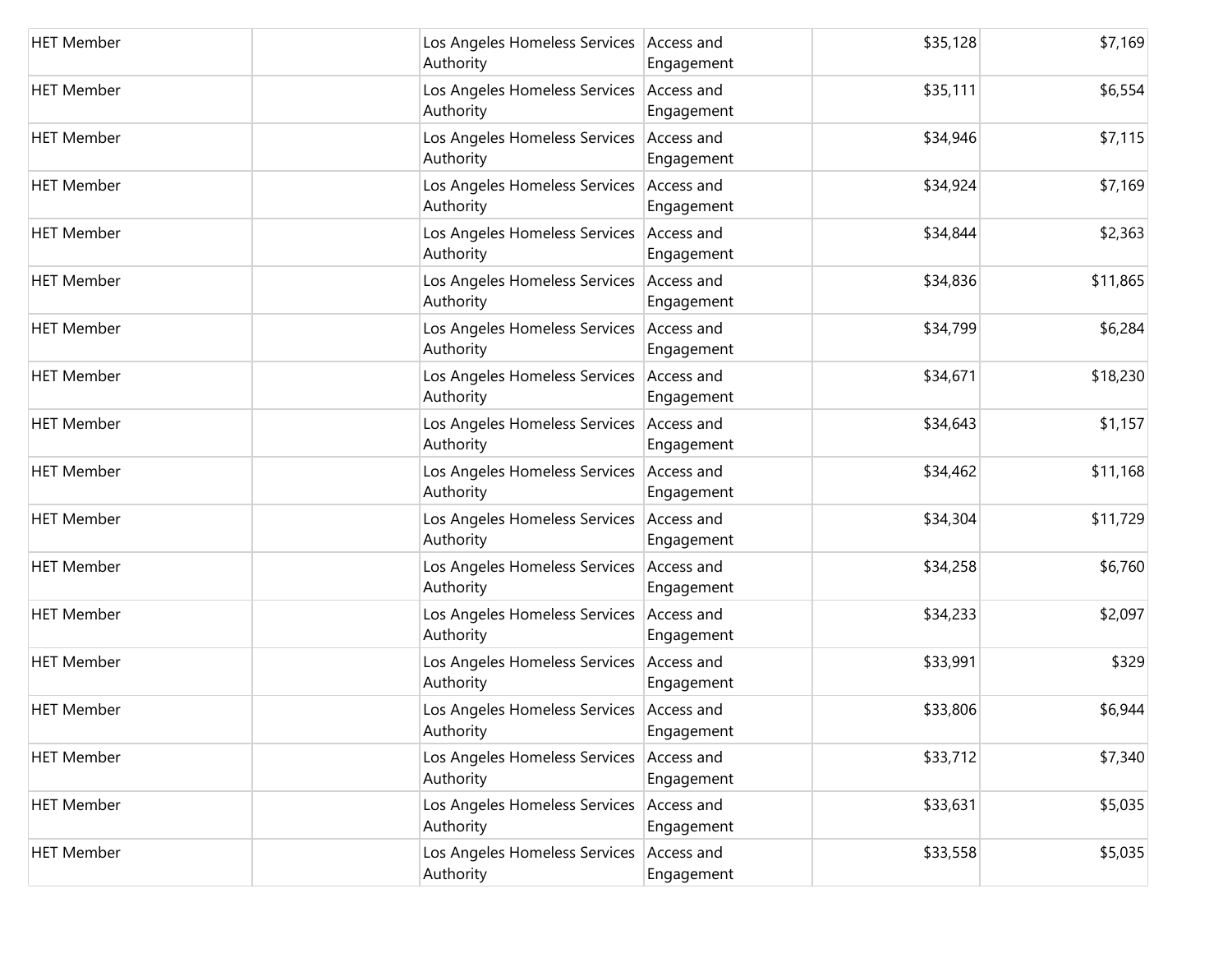| <b>HET Member</b>     | Los Angeles Homeless Services   Access and<br>Authority | Engagement               | \$33,192 | \$7,024  |
|-----------------------|---------------------------------------------------------|--------------------------|----------|----------|
| <b>HET Member</b>     | Los Angeles Homeless Services Access and<br>Authority   | Engagement               | \$33,020 | \$5,436  |
| <b>HET Member</b>     | Los Angeles Homeless Services Access and<br>Authority   | Engagement               | \$32,713 | \$8,844  |
| <b>HET Member</b>     | Los Angeles Homeless Services Access and<br>Authority   | Engagement               | \$32,187 | \$7,092  |
| <b>HET Member</b>     | Los Angeles Homeless Services Access and<br>Authority   | Engagement               | \$31,753 | \$4,431  |
| <b>HET Member</b>     | Los Angeles Homeless Services Access and<br>Authority   | Engagement               | \$31,624 | \$5,172  |
| <b>HET Member</b>     | Los Angeles Homeless Services Access and<br>Authority   | Engagement               | \$31,414 | \$4,574  |
| <b>HET Member</b>     | Los Angeles Homeless Services Access and<br>Authority   | Engagement               | \$30,273 | \$10,783 |
| Data Entry Specialist | Los Angeles Homeless Services Access and<br>Authority   | Engagement               | \$29,831 | \$5,021  |
| <b>HET Member</b>     | Los Angeles Homeless Services Access and<br>Authority   | Engagement               | \$29,664 | \$6,598  |
| <b>HET Member</b>     | Los Angeles Homeless Services Access and<br>Authority   | Engagement               | \$28,078 | \$7,013  |
| <b>HET Member</b>     | Los Angeles Homeless Services Access and<br>Authority   | Engagement               | \$28,026 | \$1,346  |
| <b>HET Member</b>     | Los Angeles Homeless Services Access and<br>Authority   | Engagement               | \$27,416 | \$3,667  |
| <b>HET Member</b>     | Los Angeles Homeless Services   Access and<br>Authority | Engagement               | \$26,799 | \$265    |
| <b>HET Member</b>     | Los Angeles Homeless Services Access and<br>Authority   | Engagement               | \$26,260 | \$3,745  |
| <b>HET Member</b>     | Los Angeles Homeless Services<br>Authority              | Access and<br>Engagement | \$26,161 | \$3,275  |
| <b>HET Member</b>     | Los Angeles Homeless Services<br>Authority              | Access and<br>Engagement | \$25,619 | \$3,612  |
| <b>HET Member</b>     | Los Angeles Homeless Services<br>Authority              | Access and<br>Engagement | \$25,594 | \$3,708  |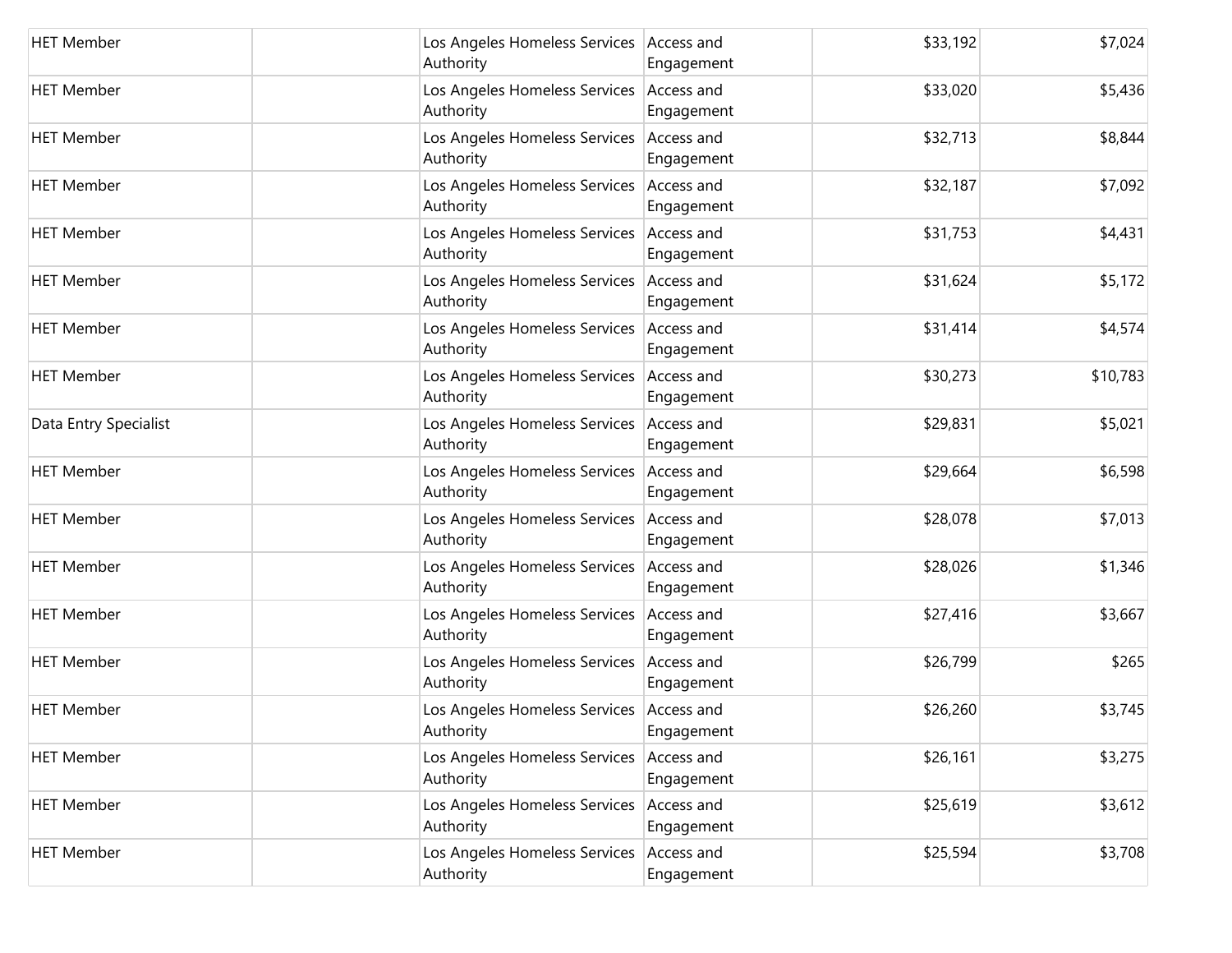| <b>HET Member</b> | Los Angeles Homeless Services Access and<br>Authority   | Engagement               | \$24,617 | \$490   |
|-------------------|---------------------------------------------------------|--------------------------|----------|---------|
| <b>HET Member</b> | Los Angeles Homeless Services Access and<br>Authority   | Engagement               | \$24,056 | \$5,534 |
| <b>HET Member</b> | Los Angeles Homeless Services Access and<br>Authority   | Engagement               | \$22,872 | \$4,239 |
| <b>HET Member</b> | Los Angeles Homeless Services Access and<br>Authority   | Engagement               | \$22,843 | \$8,879 |
| <b>HET Member</b> | Los Angeles Homeless Services Access and<br>Authority   | Engagement               | \$22,527 | \$3,780 |
| <b>HET Member</b> | Los Angeles Homeless Services Access and<br>Authority   | Engagement               | \$22,010 | \$5,674 |
| <b>HET Member</b> | Los Angeles Homeless Services Access and<br>Authority   | Engagement               | \$21,675 | \$6,642 |
| <b>HET Member</b> | Los Angeles Homeless Services Access and<br>Authority   | Engagement               | \$21,441 | \$6,957 |
| <b>HET Member</b> | Los Angeles Homeless Services Access and<br>Authority   | Engagement               | \$21,400 | \$490   |
| <b>HET Member</b> | Los Angeles Homeless Services Access and<br>Authority   | Engagement               | \$21,200 | \$2,853 |
| <b>HET Member</b> | Los Angeles Homeless Services   Access and<br>Authority | Engagement               | \$20,858 | \$2,823 |
| <b>HET Member</b> | Los Angeles Homeless Services Access and<br>Authority   | Engagement               | \$20,732 | \$6,263 |
| <b>HET Member</b> | Los Angeles Homeless Services Access and<br>Authority   | Engagement               | \$18,432 | \$72    |
| <b>HET Member</b> | Los Angeles Homeless Services Access and<br>Authority   | Engagement               | \$18,074 | \$4,702 |
| <b>HET Member</b> | Los Angeles Homeless Services Access and<br>Authority   | Engagement               | \$16,964 | \$4,219 |
| <b>HET Member</b> | Los Angeles Homeless Services<br>Authority              | Access and<br>Engagement | \$15,927 | \$2,198 |
| <b>HET Member</b> | Los Angeles Homeless Services<br>Authority              | Access and<br>Engagement | \$15,860 | \$1,782 |
| <b>HET Member</b> | Los Angeles Homeless Services<br>Authority              | Access and<br>Engagement | \$15,233 | \$2,532 |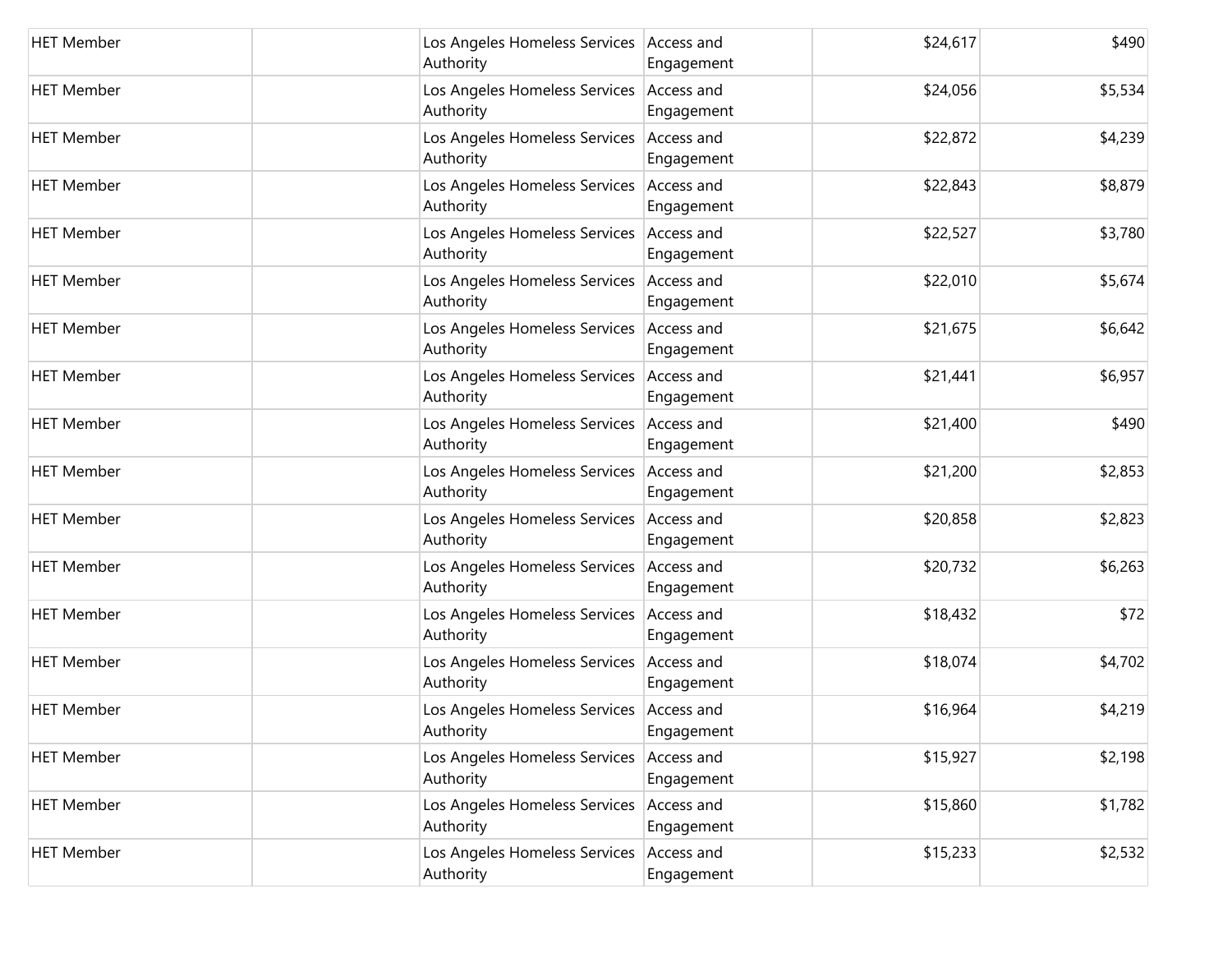| <b>HET Member</b>                  | Los Angeles Homeless Services   Access and<br>Authority | Engagement               | \$15,109 | \$3,594 |
|------------------------------------|---------------------------------------------------------|--------------------------|----------|---------|
| <b>HET Member</b>                  | Los Angeles Homeless Services Access and<br>Authority   | Engagement               | \$14,967 | \$5,952 |
| <b>HET Member</b>                  | Los Angeles Homeless Services   Access and<br>Authority | Engagement               | \$14,786 | \$1,363 |
| <b>HET Member</b>                  | Los Angeles Homeless Services Access and<br>Authority   | Engagement               | \$14,685 | \$57    |
| <b>HET Member</b>                  | Los Angeles Homeless Services   Access and<br>Authority | Engagement               | \$14,462 | \$57    |
| <b>HET Member</b>                  | Los Angeles Homeless Services Access and<br>Authority   | Engagement               | \$14,378 | \$2,597 |
| <b>HET Member</b>                  | Los Angeles Homeless Services   Access and<br>Authority | Engagement               | \$14,315 | \$57    |
| Data Coordinator                   | Los Angeles Homeless Services Access and<br>Authority   | Engagement               | \$14,213 | \$1,782 |
| <b>HET Member</b>                  | Los Angeles Homeless Services Access and<br>Authority   | Engagement               | \$13,927 | \$1,782 |
| <b>HET Member</b>                  | Los Angeles Homeless Services Access and<br>Authority   | Engagement               | \$13,915 | \$2,002 |
| <b>HET Member</b>                  | Los Angeles Homeless Services Access and<br>Authority   | Engagement               | \$13,809 | \$1,758 |
| <b>HET Member</b>                  | Los Angeles Homeless Services Access and<br>Authority   | Engagement               | \$13,738 | \$1,782 |
| <b>HET Member</b>                  | Los Angeles Homeless Services Access and<br>Authority   | Engagement               | \$13,268 | \$43    |
| <b>HET Member</b>                  | Los Angeles Homeless Services   Access and<br>Authority | Engagement               | \$13,235 | \$1,782 |
| <b>HET Member</b>                  | Los Angeles Homeless Services Access and<br>Authority   | Engagement               | \$13,099 | \$1,502 |
| <b>HET Member</b>                  | Los Angeles Homeless Services<br>Authority              | Access and<br>Engagement | \$12,967 | \$43    |
| Supervisor, Access &<br>Engagement | Los Angeles Homeless Services Access and<br>Authority   | Engagement               | \$12,949 | \$43    |
| <b>HET Member</b>                  | Los Angeles Homeless Services<br>Authority              | Access and<br>Engagement | \$12,830 | \$1,337 |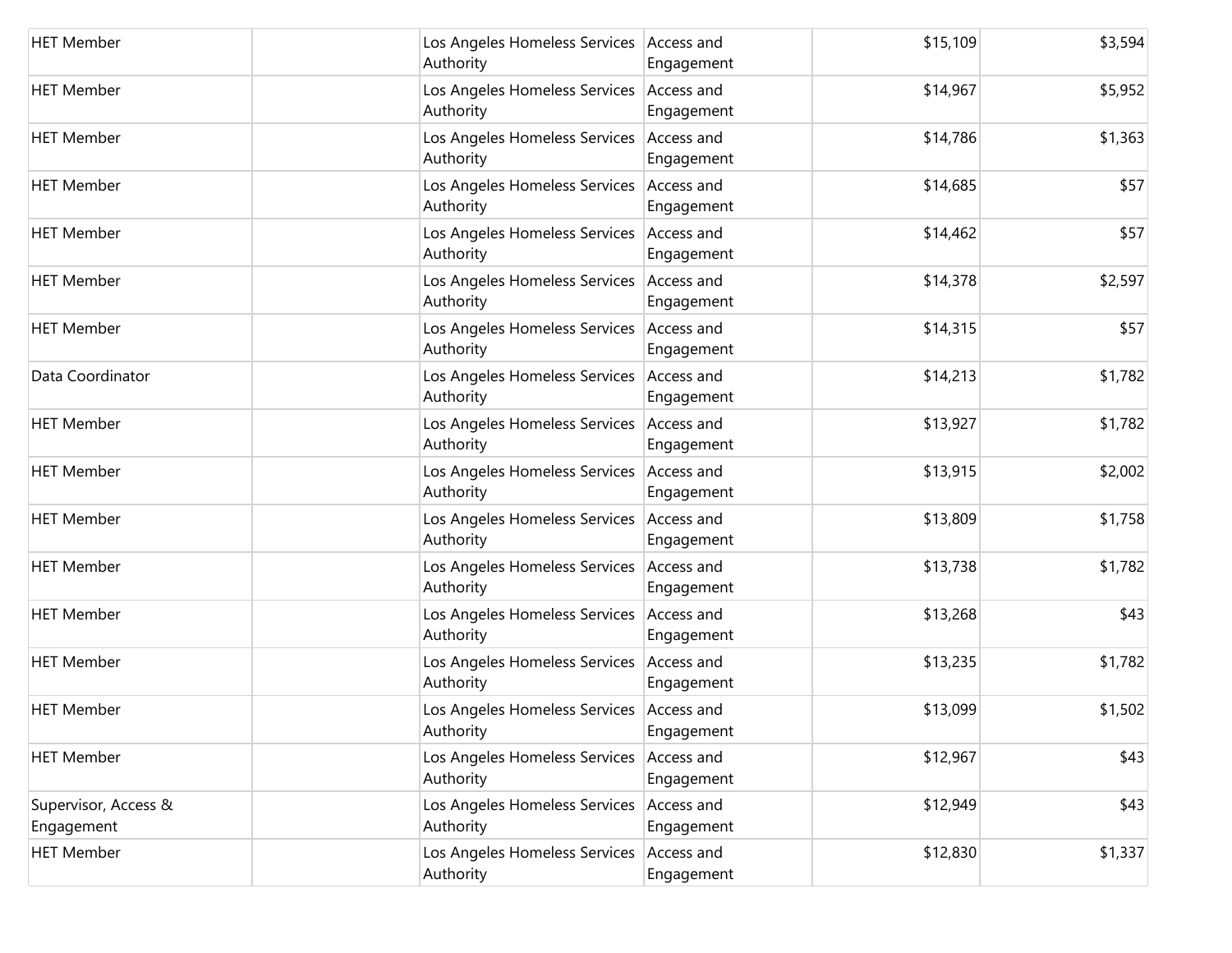| <b>HET Member</b>               | Los Angeles Homeless Services Access and<br>Authority   | Engagement               | \$12,762 | \$43    |
|---------------------------------|---------------------------------------------------------|--------------------------|----------|---------|
| <b>HET Member</b>               | Los Angeles Homeless Services Access and<br>Authority   | Engagement               | \$12,640 | \$2,532 |
| <b>HET Member</b>               | Los Angeles Homeless Services Access and<br>Authority   | Engagement               | \$12,551 | \$1,755 |
| <b>HET Member</b>               | Los Angeles Homeless Services Access and<br>Authority   | Engagement               | \$12,269 | \$1,337 |
| <b>HET Member</b>               | Los Angeles Homeless Services   Access and<br>Authority | Engagement               | \$12,085 | \$4,539 |
| Manager, Access &<br>Engagement | Los Angeles Homeless Services   Access and<br>Authority | Engagement               | \$11,401 | \$446   |
| <b>HET Member</b>               | Los Angeles Homeless Services Access and<br>Authority   | Engagement               | \$11,124 | \$43    |
| <b>HET Member</b>               | Los Angeles Homeless Services Access and<br>Authority   | Engagement               | \$10,824 | \$43    |
| <b>HET Member</b>               | Los Angeles Homeless Services Access and<br>Authority   | Engagement               | \$10,814 | \$43    |
| <b>HET Member</b>               | Los Angeles Homeless Services Access and<br>Authority   | Engagement               | \$10,755 | \$43    |
| <b>HET Member</b>               | Los Angeles Homeless Services   Access and<br>Authority | Engagement               | \$10,693 | \$1,484 |
| <b>HET Member</b>               | Los Angeles Homeless Services Access and<br>Authority   | Engagement               | \$10,584 | \$1,319 |
| <b>HET Member</b>               | Los Angeles Homeless Services Access and<br>Authority   | Engagement               | \$10,462 | \$29    |
| <b>HET Member</b>               | Los Angeles Homeless Services Access and<br>Authority   | Engagement               | \$10,410 | \$2,821 |
| <b>HET Member</b>               | Los Angeles Homeless Services Access and<br>Authority   | Engagement               | \$10,323 | \$43    |
| <b>HET Member</b>               | Los Angeles Homeless Services<br>Authority              | Access and<br>Engagement | \$10,290 | \$2,532 |
| <b>HET Member</b>               | Los Angeles Homeless Services<br>Authority              | Access and<br>Engagement | \$10,226 | \$1,304 |
| <b>HET Member</b>               | Los Angeles Homeless Services<br>Authority              | Access and<br>Engagement | \$9,832  | \$1,295 |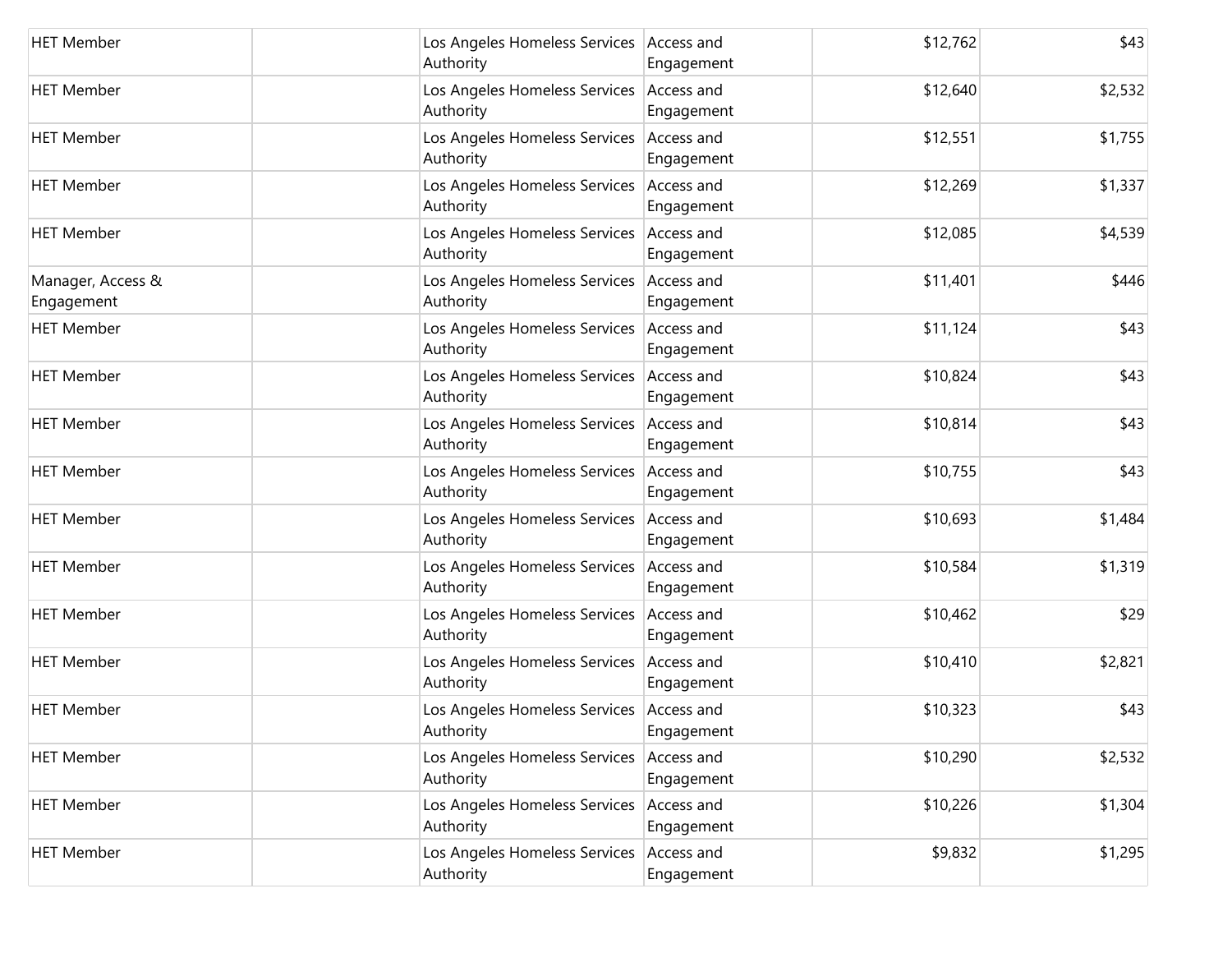| <b>HET Member</b> | Los Angeles Homeless Services   Access and<br>Authority | Engagement               | \$9,572 | \$4,463 |
|-------------------|---------------------------------------------------------|--------------------------|---------|---------|
| <b>HET Member</b> | Los Angeles Homeless Services Access and<br>Authority   | Engagement               | \$9,424 | \$43    |
| <b>HET Member</b> | Los Angeles Homeless Services Access and<br>Authority   | Engagement               | \$8,686 | \$14    |
| <b>HET Member</b> | Los Angeles Homeless Services Access and<br>Authority   | Engagement               | \$6,514 | \$34    |
| <b>HET Member</b> | Los Angeles Homeless Services Access and<br>Authority   | Engagement               | \$6,414 | \$51    |
| <b>HET Member</b> | Los Angeles Homeless Services Access and<br>Authority   | Engagement               | \$5,844 | \$14    |
| <b>HET Member</b> | Los Angeles Homeless Services Access and<br>Authority   | Engagement               | \$5,804 | \$467   |
| <b>HET Member</b> | Los Angeles Homeless Services Access and<br>Authority   | Engagement               | \$5,428 | \$594   |
| <b>HET Member</b> | Los Angeles Homeless Services Access and<br>Authority   | Engagement               | \$4,532 | \$0     |
| <b>HET Member</b> | Los Angeles Homeless Services Access and<br>Authority   | Engagement               | \$3,453 | \$14    |
| <b>HET Member</b> | Los Angeles Homeless Services Access and<br>Authority   | Engagement               | \$3,314 | \$0     |
| <b>HET Member</b> | Los Angeles Homeless Services Access and<br>Authority   | Engagement               | \$3,106 | \$14    |
| <b>HET Member</b> | Los Angeles Homeless Services Access and<br>Authority   | Engagement               | \$2,381 | \$0     |
| <b>HET Member</b> | Los Angeles Homeless Services Access and<br>Authority   | Engagement               | \$1,647 | \$14    |
| <b>HET Member</b> | Los Angeles Homeless Services Access and<br>Authority   | Engagement               | \$1,520 | \$0     |
| <b>HET Member</b> | Los Angeles Homeless Services<br>Authority              | Access and<br>Engagement | \$1,520 | \$0     |
| <b>HET Member</b> | Los Angeles Homeless Services<br>Authority              | Access and<br>Engagement | \$1,492 | \$0     |
| <b>HET Member</b> | Los Angeles Homeless Services<br>Authority              | Access and<br>Engagement | \$1,296 | \$0     |